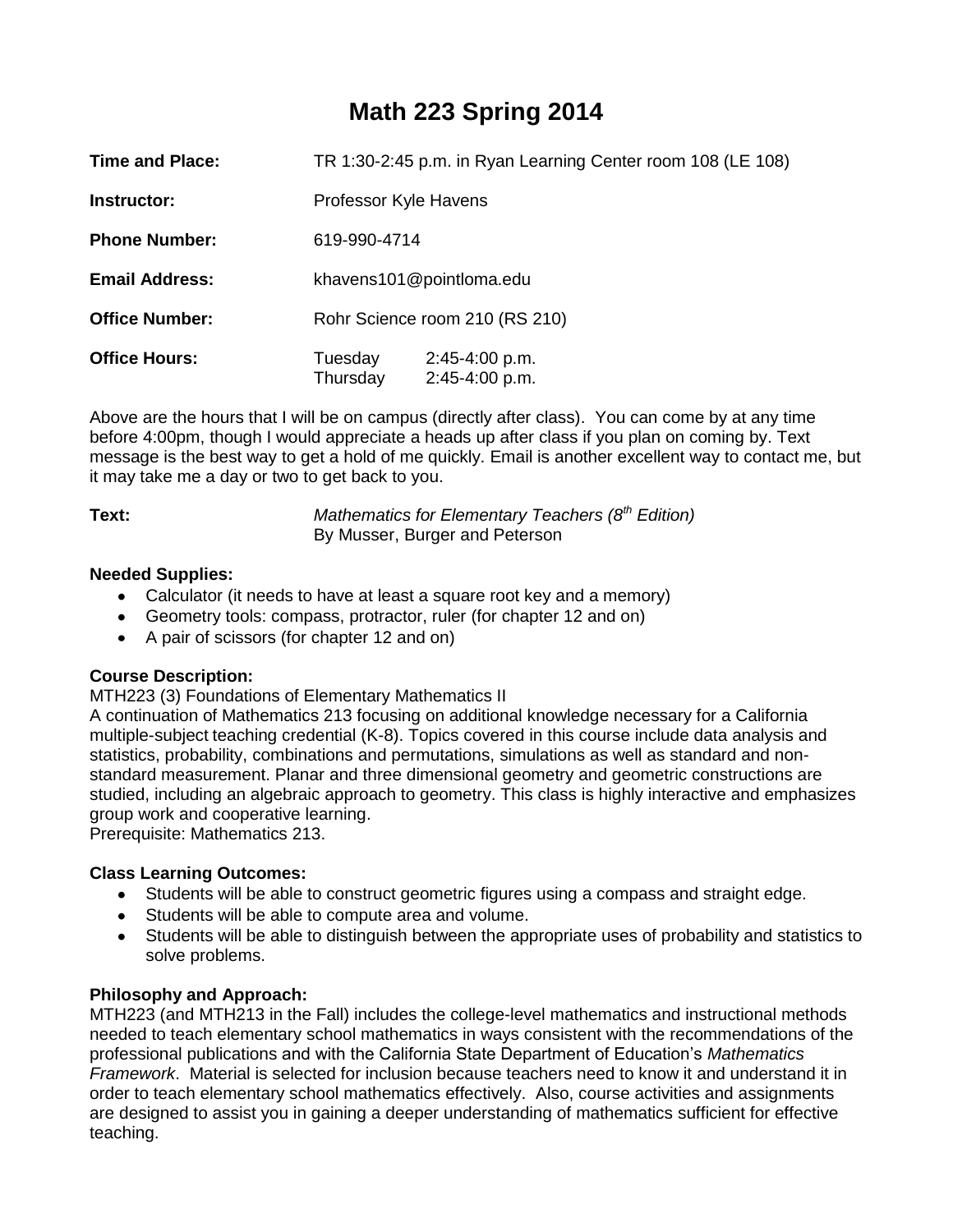Our approach to mathematics for elementary teachers is based on a specific theory of teaching and learning mathematics called constructivism. Research in learning theory shows that students who learn mathematics effectively must be actively involved in the process, not just passive listeners/observers. In particular, in order to really learn and understand mathematical ideas and processes you must become deeply involved in activities such as exploring, discussing, analyzing, explaining, conjecturing, defending, negotiating, testing, and evaluating. To do this you need good problems to solve, interaction with others on solutions, and opportunities to write your conclusions.

## **Objectives:**

The course is designed to help you:

- acquire knowledge and develop understanding of the conceptual and procedural foundations for teaching elementary school mathematics;
- develop the ability to teach mathematics developmentally (i.e., basing procedural knowledge on clear connections with prior conceptual knowledge);
- acquire the knowledge and develop the ability to create a problem solving environment in the classroom, to set and achieve teaching goals, to stimulate and manage classroom discourse, to use technology effectively, and to make ongoing instructional decisions; and
- acquire confidence sufficient to teach elementary mathematics positively and enthusiastically

## **Grading:**

Grades are based on the total number of points accumulated throughout the course. The points for each activity are:

Individual Grading Distribution 2 Individual Exams (25% each) 50% of your overall grade Final Exam 30% of your overall grade Individual Homework 10% of your overall grade Group Homework **10%** of your overall grade Total 100%

Approximate overall percentage required to obtain a given grade are:

|     | 87% | 77% | 67% |
|-----|-----|-----|-----|
| 92% | 82% | 72% | 62% |
| 90% | 80% | 70% | 60% |

Note that an overall grade of less than 60% will result in a failing grade (F).

## **Homework:**

Homework will be assigned each day at the end of class. All homework assigned in a week will be **due at the start of class** the next Thursday. No late homework will be accepted except by prior arrangement or with a documented emergency. The object of the homework is to learn how to do the problems so I expect to see calculations on your homework using the terminology and methods of the class and not just the answer. A random selection (the same for all people) of the problems will be graded on any homework assignment.

## **Exams:**

There are two in-class exams. If you do not take an exam you will receive a zero for it. Late exams may be taken only by prior arrangement due to a documented emergency. I must participate in the decision for you to miss an exam, this means that you need to phone me before missing an exam.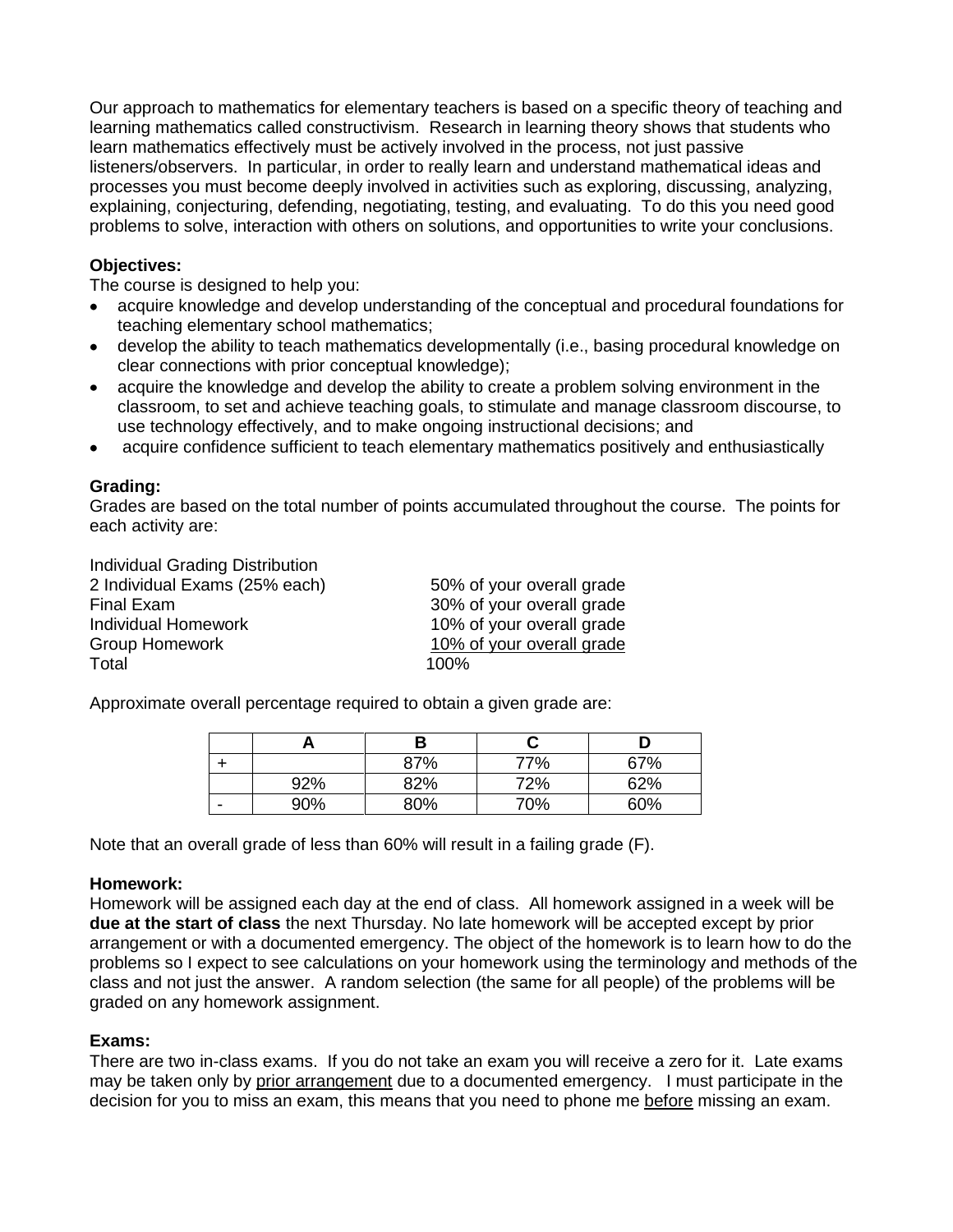#### **Final Exam: Date and Time**

The final exam date and time is set by the university at the beginning of the semester and may not be changed by the instructor. Only in the case that a student is required to take three exams during the same day of finals week is an instructor authorized to change the exam date and time for that particular student. The final is comprehensive and is given on **Tuesday MAY 6, 1:30-4:00 p.m.** Missing the final exam will result in a failing grade.

#### **Attendance:**

Attendance is expected at each class session. In the event of an absence you are responsible for the material covered in class and the assignments given that day.

Regular and punctual attendance at all classes in which a student is registered is considered essential to optimum academic achievement. Therefore, regular attendance and participation in each course are minimal requirements to be met. There are no allowed or excused absences except when absences are necessitated by certain university-sponsored activities and are approved in writing by the Provost. Whenever the number of accumulated absences in a class, for any cause, exceeds ten percent of the total number of class meetings, the faculty member has the option of filing a written report to the Vice Provost for Academic Administration which may result in de-enrollment, pending any resolution of the excessive absences between the faculty member and the student…If the date of de-enrollment is past the last date to withdraw from a class, the student will be assigned a grade of W or WF (no grade). There are no refunds for courses where a de-enrollment was processed." (see catalog for full text)

#### **Class Enrollment:**

It is the student's responsibility to maintain his/her class schedule. Should the need arise to drop this course (personal emergencies, poor performance, etc.), the student has the responsibility to follow through (provided the drop date meets the stated calendar deadline established by the university), not the instructor. Simply ceasing to attend this course or failing to follow through to arrange for a change of registration (drop/add) may easily result in a grade of F on the official transcript.

#### **Academic Accommodations:**

While all students are expected to meet the minimum academic standards for completion of this course as established by the instructor, students with disabilities may require academic accommodations. At Point Loma Nazarene University, students requesting academic accommodations must file documentation with the Disability Resource Center (DRC), located in the Bond Academic Center. Once the student files documentation, the Disability Resource Center will contact the student's instructors and provide written recommendations for reasonable and appropriate accommodations to meet the individual needs of the student. This policy assists the university in its commitment to full compliance with Section 504 of the Rehabilitation Act of 1973, the Americans with Disabilities (ADA) Act of 1990, and ADA Amendments Act of 2008, all of which prohibit discrimination against students with disabilities and guarantees all qualified students equal access to and benefits of PLNU programs and activities.

Students with learning disabilities who may need accommodations should discuss options with the instructor during the first two weeks of class.

#### **Academic Honesty:**

The Point Loma Nazarene University community holds the highest standards of honesty and integrity in all aspects of university life. Academic honesty and integrity are strong values among faculty and students alike. Any violation of the university's commitment is a serious affront to the very nature of Point Loma's mission and purpose.

Academic dishonesty is the act of presenting information, ideas, and/or concepts as one's own when in reality they are the results of another person's creativity and effort. Such acts include plagiarism,